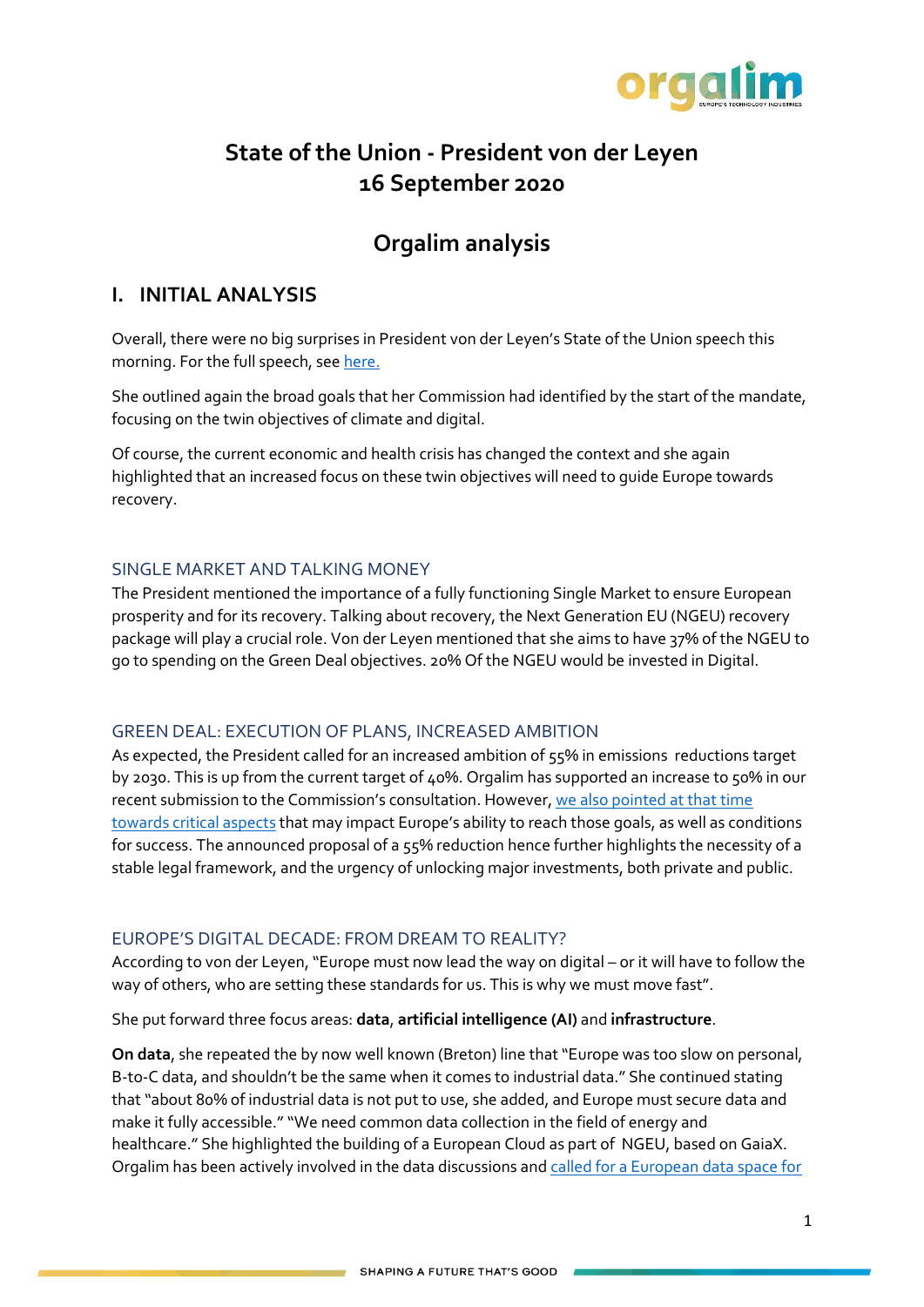On the priority of **AI,** she said that "algorithms must not be a black box and there must be clear rules if something goes wrong". The Commission will propose a law to this effect next year. Also here, we did expect this and have been very actively engaging with the Commission to dissuade them from such a proposal. See also our recent submission to the European Commission consultation on "Artificial Intelligence – [ethical and legal requirements](https://www.orgalim.eu/position-papers/digital-transformation-orgalim-input-european-commission-consultation-artificial)".

As part of the discussion on control over our personal data she said the Commission will soon propose a secure European e-identity.

Finally, **regarding infrastructure**, she called for investment in 5G and 6G (which Orgalim welcomes) and a "common approach on connectivity" and announced a €8 billion investment in the next generation of supercomputers - cutting-edge technology made in Europe. Finally, she reanimated the previous concept of an "Airbus of microchips" when she mentioned the goal of "European industry to develop our own next-generation microprocessor that will allow us to use the increasing data volumes energy-efficient and securely". Which is an interesting point right around the time the UK's ARM is being bought by American chip manufacturer NVIDIA. From an Orgalim perspective, we need to be careful that this chip focus will become the main focus and hence, take away funding from our industries' other objectives.

#### INDUSTRIAL STRATEGY 2.0

No news apart from the fact that they plan an update to the industrial strategy they proposed earlier this year, by the first half of 2021. See her[e for our views](https://www.orgalim.eu/position-papers/eu-industrial-strategy-unlocking-power-industrial-innovation-create-prosperous) at that time. She also linked it clearly to the competition policy framework review. We will continue to heavily focus on these developments and share our views on ecosystems, reshoring and other political elements of such strategy.

#### TRADE – GEOPOLITICAL CONTEXT

No surprises on the trade topics. She put forward three focus areas: EU-UK, EU-US and EU-China, outlining the views from the European Commission, all along the lines of taking a tougher stance. I t is also clear that this will be linked to the industrial strategy objectives. To that end, Orgalim is currently finalising our views on the European Commission's Trade Policy Review. See below for more details on these trade points.

#### ORGALIM ACTIONS

Please note that we also [released a statement from our Director-General](https://www.orgalim.eu/news/orgalim-comments-state-union-address) right after the speech.

There might also be some follow up discussion in some specific Orgalim Working Groups (WG) and Task Forces (TF)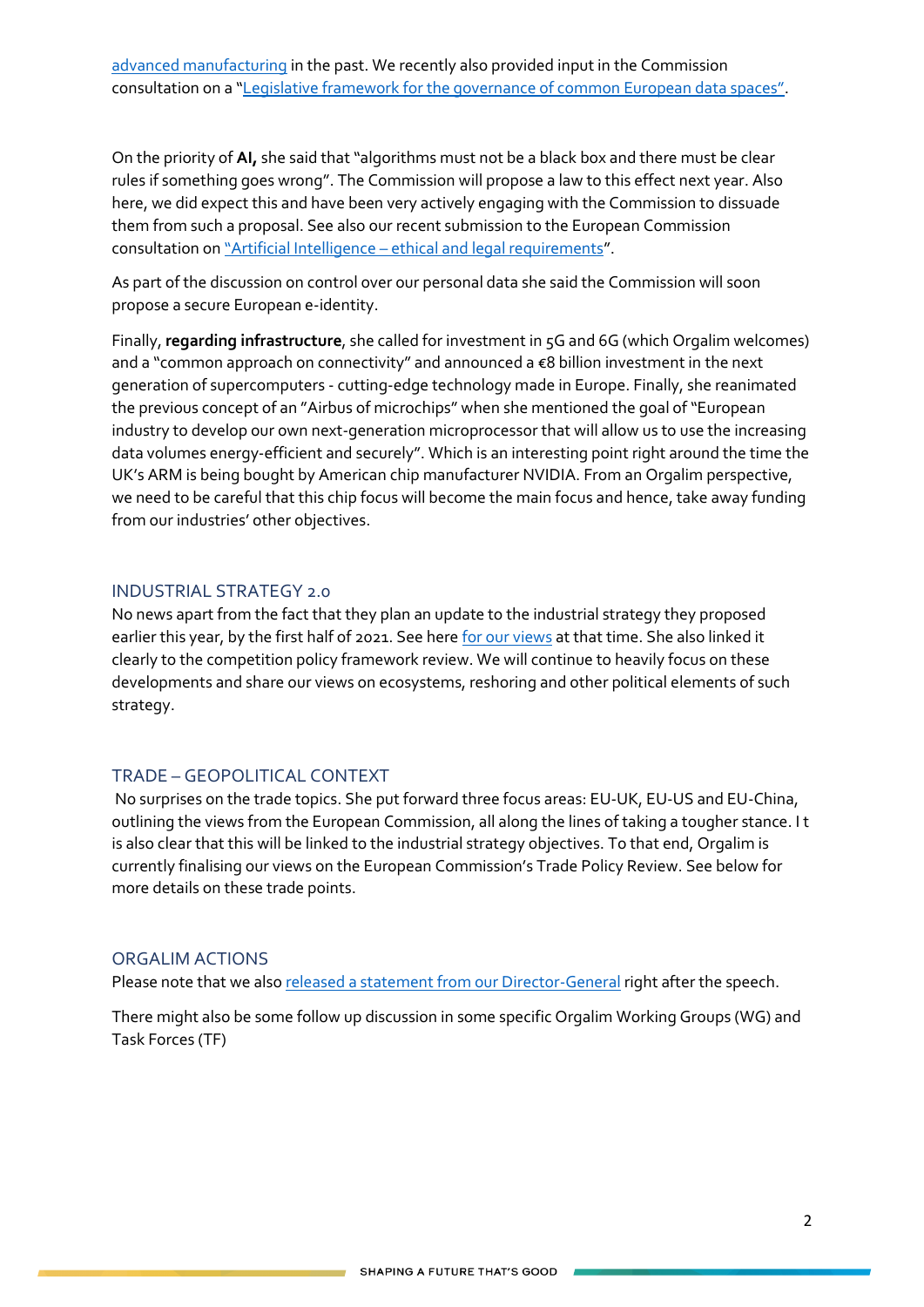## **II. SPEECH – KEY TOPICS**

### INDUSTRIAL STRATEGY – SINGLE MARKET

- Updating the Industrial Strategy in the first half of next year and adapting the competition framework.
- Proposing a new strategy for the future of Schengen.

### CLIMATE – ENERGY

- Proposing to increase the 2030 target for emission reduction to at least 55% as the status quo would not allow for the EU to become the first climate-neutral continent by 2050.
- Highlighting importance of circular economy. Orgalim will publish mid October a Strategic Paper and a detailed Position Paper on Circular Economy with our views on the New Circular Economy Action Plan. On 15<sup>th</sup> October, there will be an Orgalim webinar on "A Circular Economy supporting Europe's Green Deal climate ambition". See details including registratio[n here.](https://orgalim.eu/events/circular-economy-supporting-europes-green-deal-climate-ambition)
- Spending 37% of NextGenerationEU on EU Green Deal objectives.
- Revision of all climate and energy legislation by next summer.
- 30% of NextGenerationEU's €750 billion euro through Green bonds.
- A Carbon Border Adjustment Mechanism (see also under trade). For our recent view[s, click here.](https://www.orgalim.eu/position-papers/trade-orgalim-position-possible-carbon-border-adjustment-mechanism-cbam)
- NextGenerationEU to create new European Hydrogen Valleys and kickstart a European renovation wave.

#### DIGITAL

Von der Leyen outlined that there is a need of a common plan for digital Europe with clearly defined goals for 2030, such as for connectivity, skills and digital public services. It should follow clear principles: the right to privacy and connectivity, freedom of speech, free flow of data and cybersecurity. Europe must now lead the way on digital – or it will have to follow the way of others, who are setting these standards for us.

- Investing 20% of NextGenerationEU on digital.
- Building a European cloud based on GaiaX.
- Artificial Intelligence propose a law next year.
- Proposing a secure European e-identity.
- Industrial data is worth its weight in gold when it comes to developing new products and services. This is why we need to secure this data for Europe and make it widely accessible. Need of common data spaces - for example, in the energy or healthcare sectors.
- Investing 8€ billion in supercomputers cutting-edge technology made in Europe.
- Developing the EU next-generation microprocessor in order to use the increasing data volumes energy-efficient and securely.
- Investing in expansion of 5G, 6G and fiber.
- Driving expansion of connectivity for revitalising rural areas.
- Digital taxation: proposal early next year in case it is not possible to reach an agreement in the framework of OECD and G20.
- Some of our views on these topics:
	- *Orgalim sees the transition to a data-driven economy as essential for their future growth and competitiveness, as well as inevitable. Orgalim supportsthe development of common European data spaces to facilitate voluntary data sharing in strategic sectors and domains of public interest, while respecting intellectual property rights (IPR) and the know-how of the companies (IPR), data privacy and security requirements.*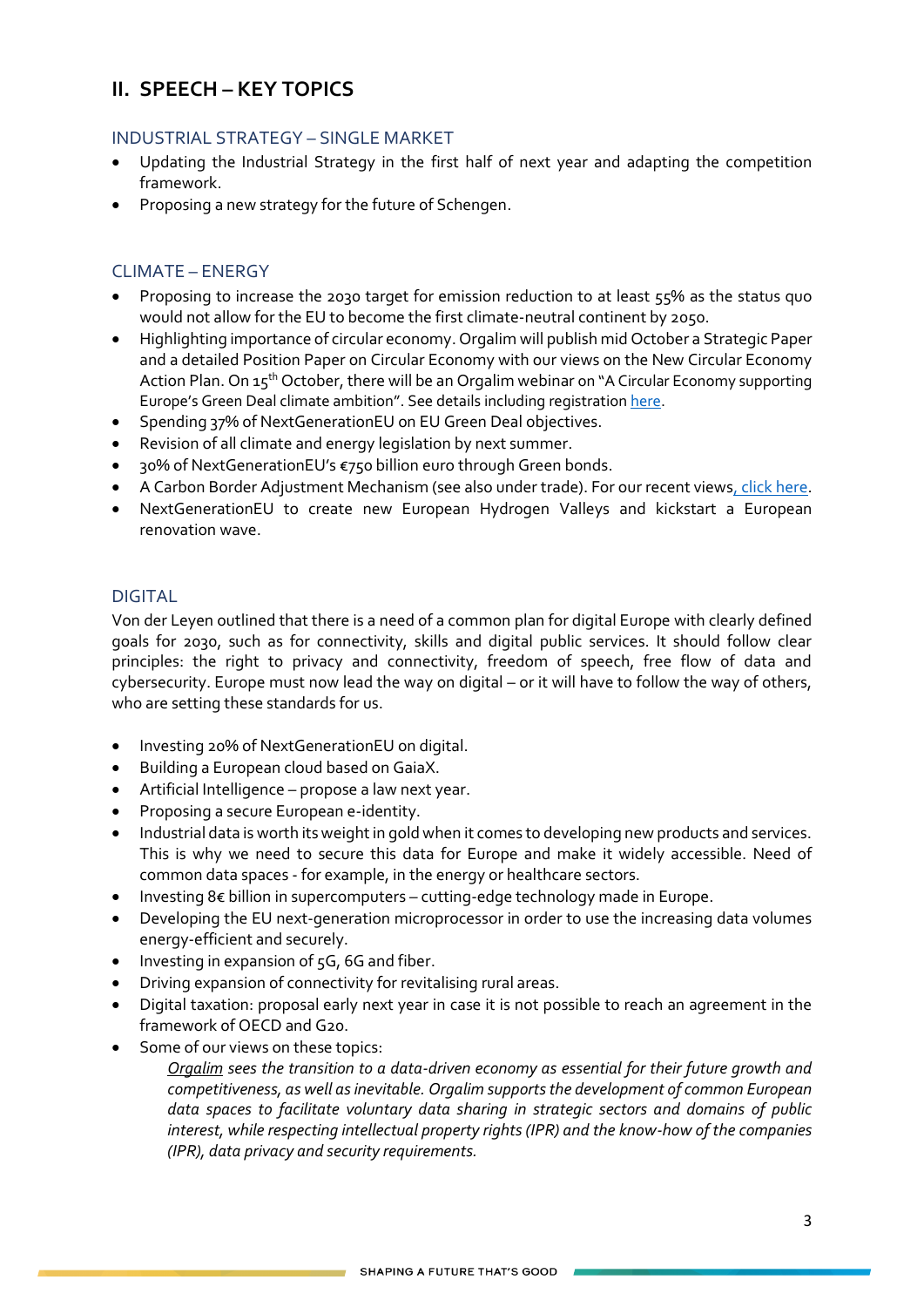*Orgalim strongly endorses the overall policy objective of ensuring the development and uptake of trustworthy AI across the Single Market. However, Orgalim believes that, before putting a new legislation in place, existing regulation needs to be carefully analysed, potential gaps precisely formulated, and the right tools adequately proposed, based on a realistic definition of AI. For the manufacturing sector, the most important aspect to keep in mind is that AI is not a product, but a technology embedded in products (applications), which puts all concerns related to AI into another perspective. It is important for policymakers to differentiate between the varying degrees of risk linked to use of AI technologies in their different applications.*

#### **TRADE**

• **WTO:** "the EC pushing for a reform of the **World Trade Organization**, to enable our Union to continue reaping the opportunities of global openness and integration, while addressing the vulnerabilities of our economic and political systems. In particular, the EU wants to find an agreement that fixes the **Organization's dispute settlement system**. As the system is currently not working, the EC decided to strengthen its trade enforcement rules in the event of a trade dispute, we are ready to use countermeasures that protect European interests, in full compliance with international law".

*[Orgalim](https://orgalim.eu/position-papers/eu-trade-policy-orgalim-priorities-next-european-union-legislative-term) is convinced of the benefits for Europe of rules-based free trade, including an effective framework at the multilateral level such as the World Trade Organisation (WTO). We, therefore, regret the current stalemate in the nomination of judges to the WTO Appellate Body. To enable continued ruled-base free trade, the dispute settlement mechanism of the WTO, including the Appellate Body, needs urgently to be fixed.* 

• **EU-China:**"The European Commission has worked to place our relationship with China on a more solid footing, with more reciprocity and a level playing field in trade, investment and beyond. The EU–China Summit was an opportunity for the EU to deepen the EU-China cooperation".

*[Orgalim](https://orgalim.eu/position-papers/trade-orgalim-comments-eu-china-trade-relations) supports a swift conclusion of the negotiations for an EU-China investment agreement, which have been in progress since 2013. The main requirements are free-market access rights for EU companies and a significant reduction in the negative list of sectors where access for foreign investors in China has been restricted to date. The investment agreement should also govern other issues such as the prohibition of subsidies for companies in the local market.*

• **EU-US:**"We need new beginnings with old friends on both sides of the Atlantic", she said, adding that "we might not always agree with decisions of the White House, but we will always cherish the transatlantic alliance" based on shared history and bonds of the people. See our [position](https://www.orgalim.eu/position-papers/trade-eu-us-negotiations-must-tackle-both-tariff-and-non-tariff-barriers) on EU-US trade relations.

*[Orgalim](https://orgalim.eu/position-papers/orgalime-priorities-upcoming-eu-us-trade-and-economic-negotiations) advocates for a trade agreement between the EU and the US, covering issues such as tariffs, regulatory cooperation and standards, would be an important step towards increasing transatlantic trade flows.*

• **[EU-UK:](https://orgalim.eu/position-papers/trade-orgalim-position-paper-future-eu-uk-trade-relations)**"The EC has worked non-stop to reach an agreement on a new partnership with the United Kingdom. We have engaged constructively in negotiations to achieve a mutually beneficial result and protecting European interests. In parallel, the full and timely implementation of the Withdrawal Agreement remains the EC priority and it cannot be unilaterally changed by the UK".